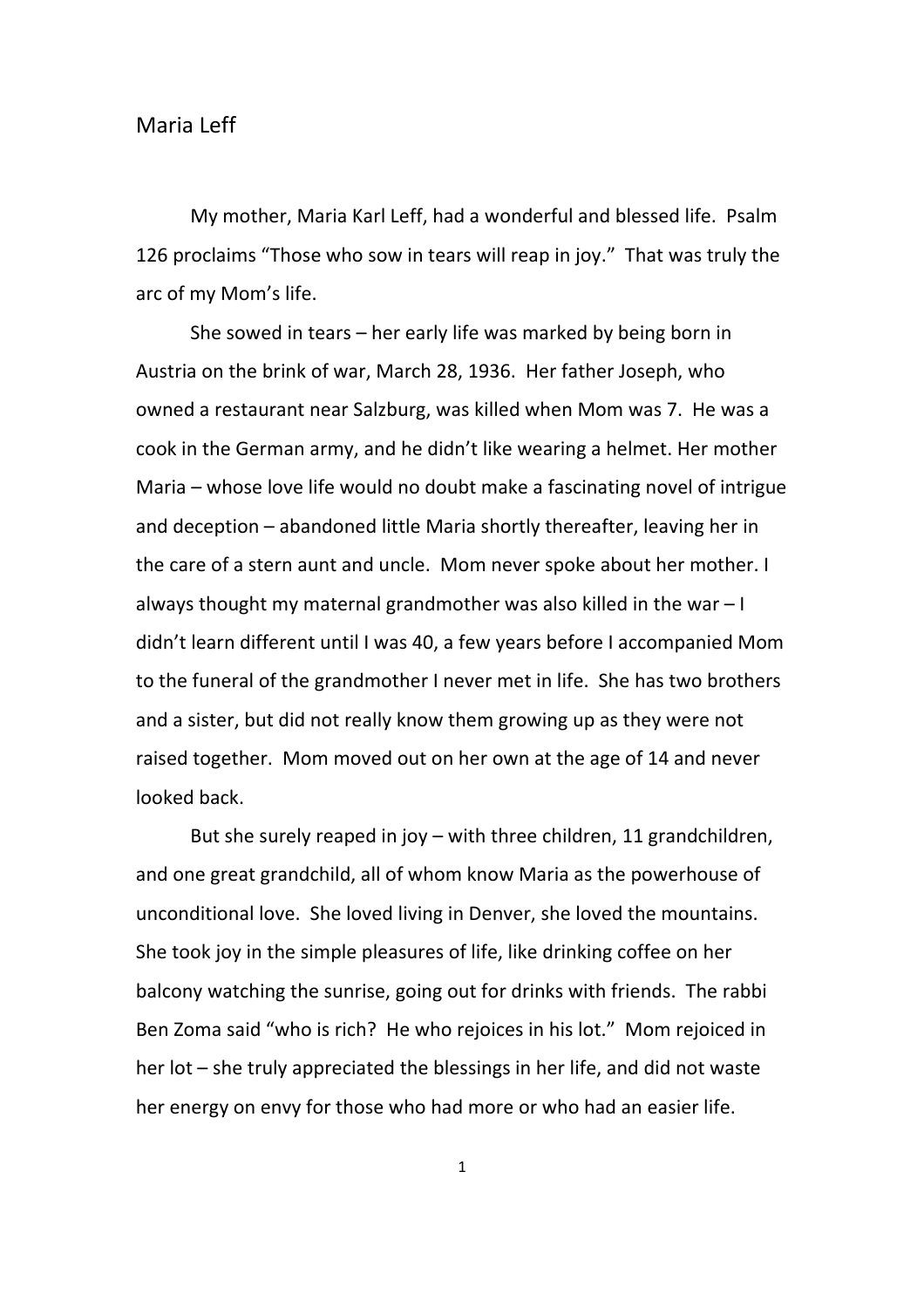Mom was not religious. She was raised Roman Catholic, but found God more in nature than in the church or synagogue. When she was 18 she met and fell in love with an American GI – my father Michael, "a nice Jewish boy from New York." They were married in Germany; I was born in the US Army hospital in Heidelberg – but after their arrival in New York City five months after I was born they had second ceremony, a Jewish wedding for the family there. I'm sure my mother had no idea that when she agreed to raise the children Jewish before that wedding that she would end up the mother to a rabbi. Mom was proud of the accomplishments of all her children and grandchildren (she once told my brother Bill "I have ten grandchildren, and none of them is in jail!), but I think she was still a bit mystified about how she became a rabbi's mother…I guess it's true that God works in mysterious ways!

The Jewish tradition teaches that we have a three-part soul: ruach, nefesh, and neshamah. Ruach means wind or spirit – it's the life force, what in Asian philosophy is called ki, the animating force that we share with animals. The ruach ceases to exist with death. Nefesh, which means soul, life, and rest, is the part of our soul that contains our personality and memories, the bulk of what we think of as who we are. The neshamah, which means breath as well as soul, is the deep pure part of us that comes from God and returns to God.

Mom's ruach is gone. Her neshamah has returned to its source in God, reunited with her loved ones who have passed on before, especially Leonard Holder, who helped raise my sister Karen, and Bob Perkins, the love of her later life, and with her father who she lost at such a young age.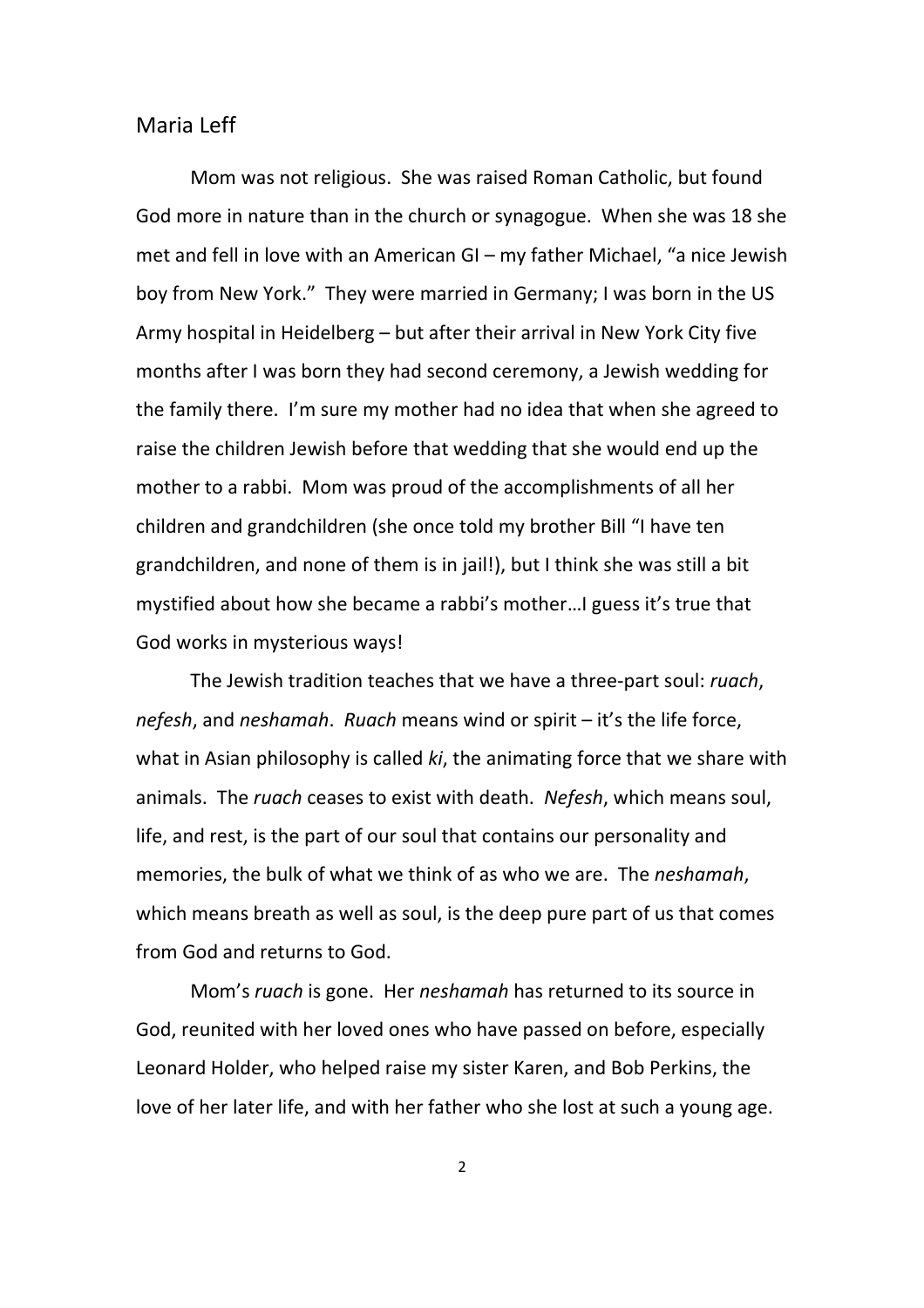But part of Maria's soul – her nefesh – lives on each of us, and it will live on for generations to come in her kids, grandkids, great grandkids and friends.

When I insist on cleaning up the kitchen before leaving the house – even when we're rushing to get the kids to school – that's Mom's soul living on within me.

When we remember to put on clean underwear before going out lest we get into an accident, and the medical people have to remove our clothes – that's Mom's soul living on within us.

When we notice things that others are oblivious to  $-$  and just take care of them, like the time my friend Michael and I were making music, me on piano, him on guitar, and Michael's infant son Daniel desperately needed a diaper change, and both the new dad, Michael, and the experienced dad – me – were oblivious, and Maria just picked Daniel up and changed him while we kept making music – that's Mom's soul living on within us.

When we make sure we look nice before going out, when we ask friends to destroy unflattering pictures of ourselves, that's Mom's soul living on within us.

When we go to the mountains and enjoy a beautiful view of God's most excellent handiwork – and we really remember to appreciate it – that's Mom's soul living on within us. This chapel is such an appropriate place for this service – as any of her friends know, and as anyone who has visited her from out of town knows, Red Rocks was a very special place to my mother.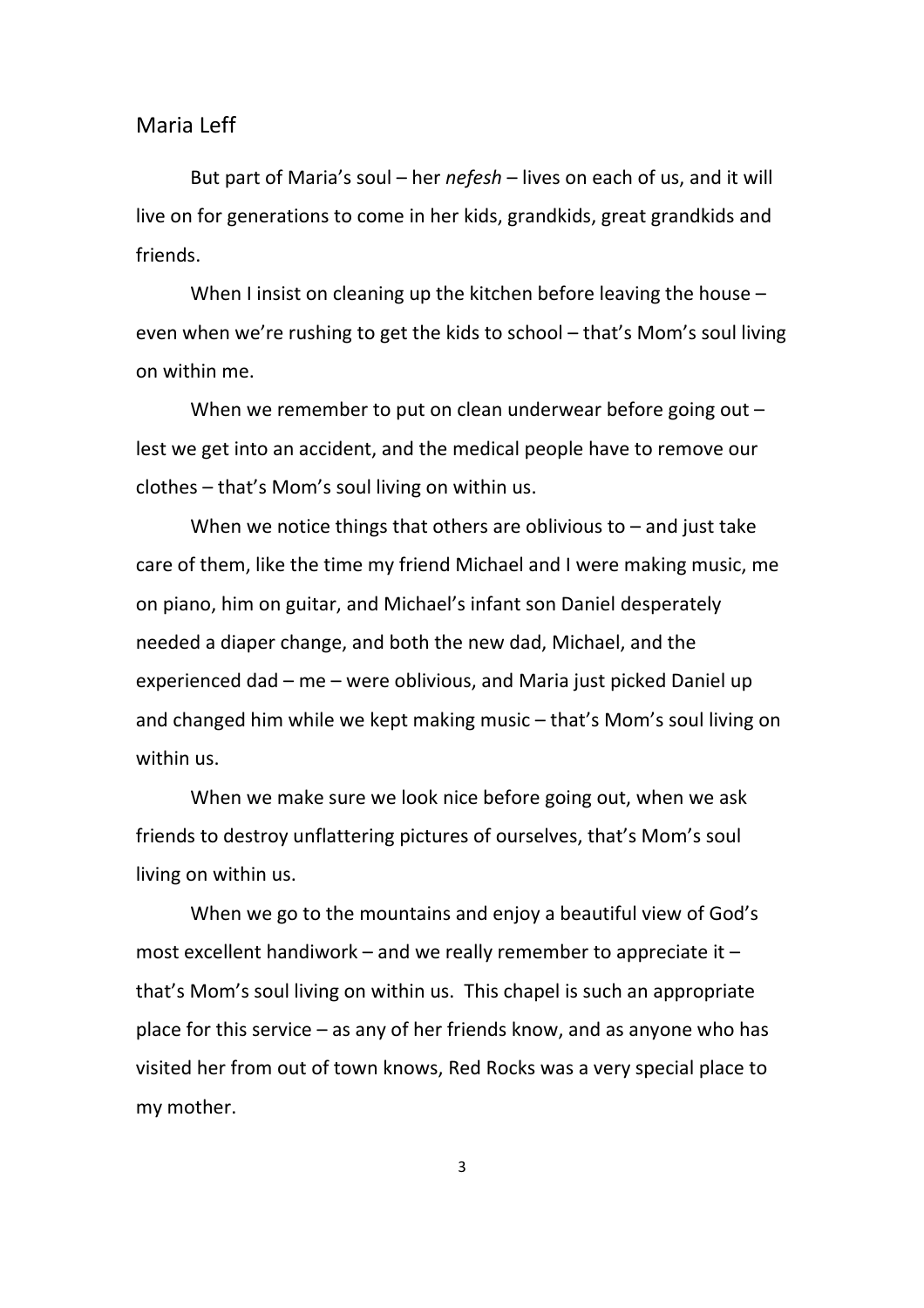But far and away most importantly, when we love our children with all our hearts, when we love our children even when they make the biggest of mistakes, when we love our children even when they do things that would drive any normal person to disown them: that's Mom's soul living on within us. We are blessed to have received that reservoir of love from her that we can pass down to coming generations. Given her difficult childhood, I have no explanation for where all that love came from, other than to say it was a gift from God.

Vincent Van Gogh said "Love many things, for therein lies the true strength, and whosoever loves much performs much, and can accomplish much, and what is done in love is done well." Mom accomplished much and it was all done in love and done well.

Very few of us ever have our love tested as thoroughly as my mother did. In 1967 my brother Bill came home to New York after spending two years at a home for children with severe asthma here in Denver. Within two weeks of coming home, Bill was in the hospital, in an oxygen tent. The doctors gave my parents a stark pronouncement: if you don't move, your son will die. It must have been a horrible thing to hear. With three young kids – I was 12, Bill was 10, Karen was 4 – we moved. My father quit a job he loved – he was a detective on the NYPD – and my mother left behind the only family she had in America, her cousin (who was like a brother) Tony Karl and his wife Agnes and their kids, who had followed her to New York.

Not long after our arrival in Denver, my parent's marriage collapsed, and after a couple of years of struggling in Denver my father remarried, moved back to New York, and pretty much disappeared out of our lives. If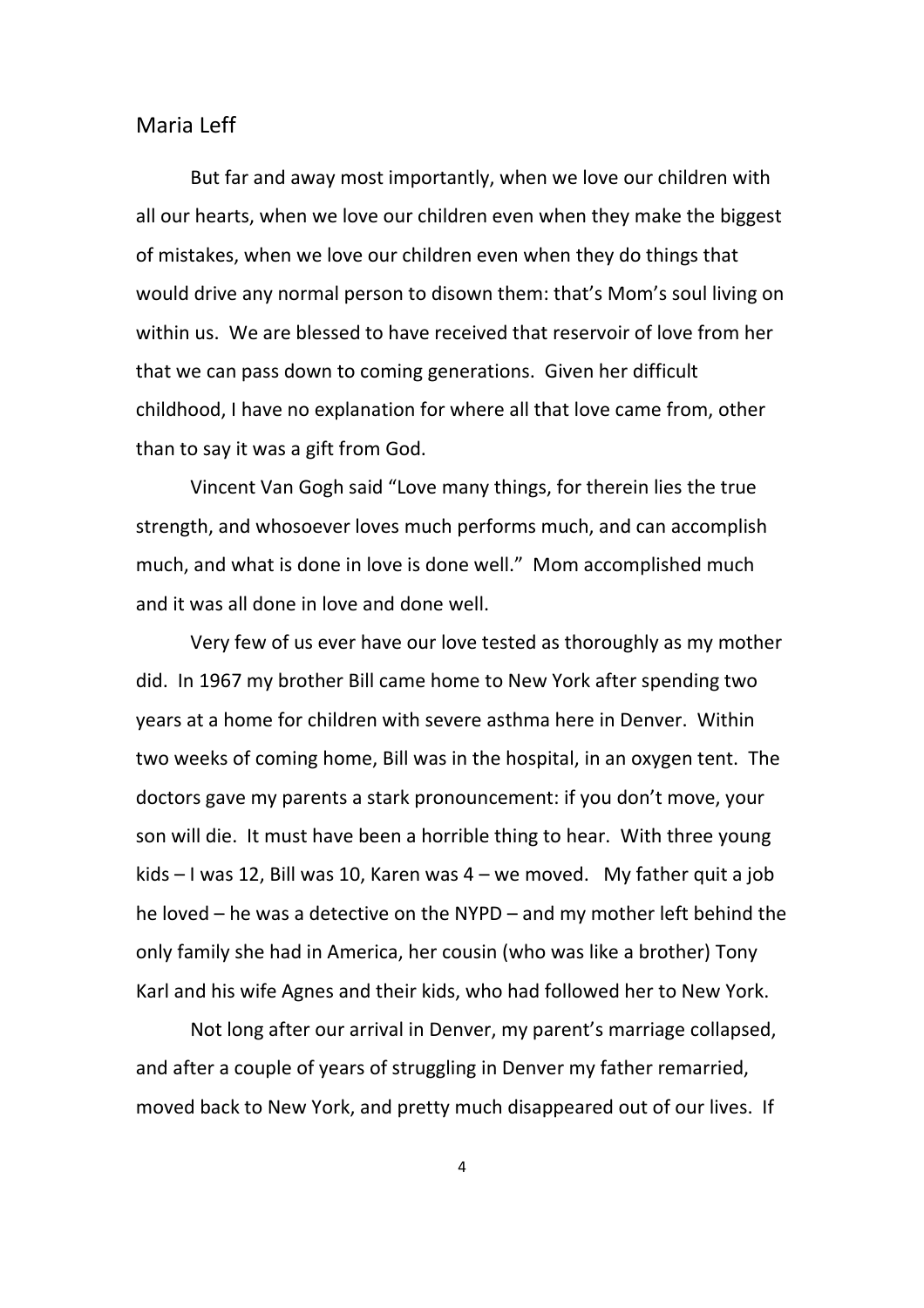my mother had any bitterness over her lot – working two jobs and very long hours to support her three children, an ex who was no help with raising the kids, alone in the middle of America with no family within 2000 miles – she never showed it, never voiced a complaint, never took her frustrations out on someone else.

My brother, sister, and I all went through our stubborn and rebellious teenage years. All I can say is thank God we don't still follow the Biblical prescription for the stubborn and rebellious son, which was death by stoning, and thank God my mother just kept loving us through all of our trials and tribulations. I'm sure that her love is what got all three of us through our difficult teenage years.

We are right now in the middle of a Jewish holiday week called Sukkot, the festival of booths, which in a way is about celebrating sharing love. We are commanded – commanded by God – to be joyful this week, and to share that joy with everyone around us, with family, with friends, with the poor, with the stranger in your gates. "To spread the love around." Mom passed away on the first day of Sukkot. At first my reaction was, "How I am ever going to be joyful on this holiday?" But I remembered my mother's attitude – always happy with what she had, not envious for what she didn't have, and Ben Zoma's advice about who is rich, and I realized I have much to be joyful for – as do we all.

We all have our special memories of time spent with Maria—Mom— Omi. My daughter Katherine spent a few weeks with her Omi this summer, and went it came time to go shopping Karen and Kiyah suggested she go with Omi. "Omi?" was Katherine's surprised reply. I suppose she didn't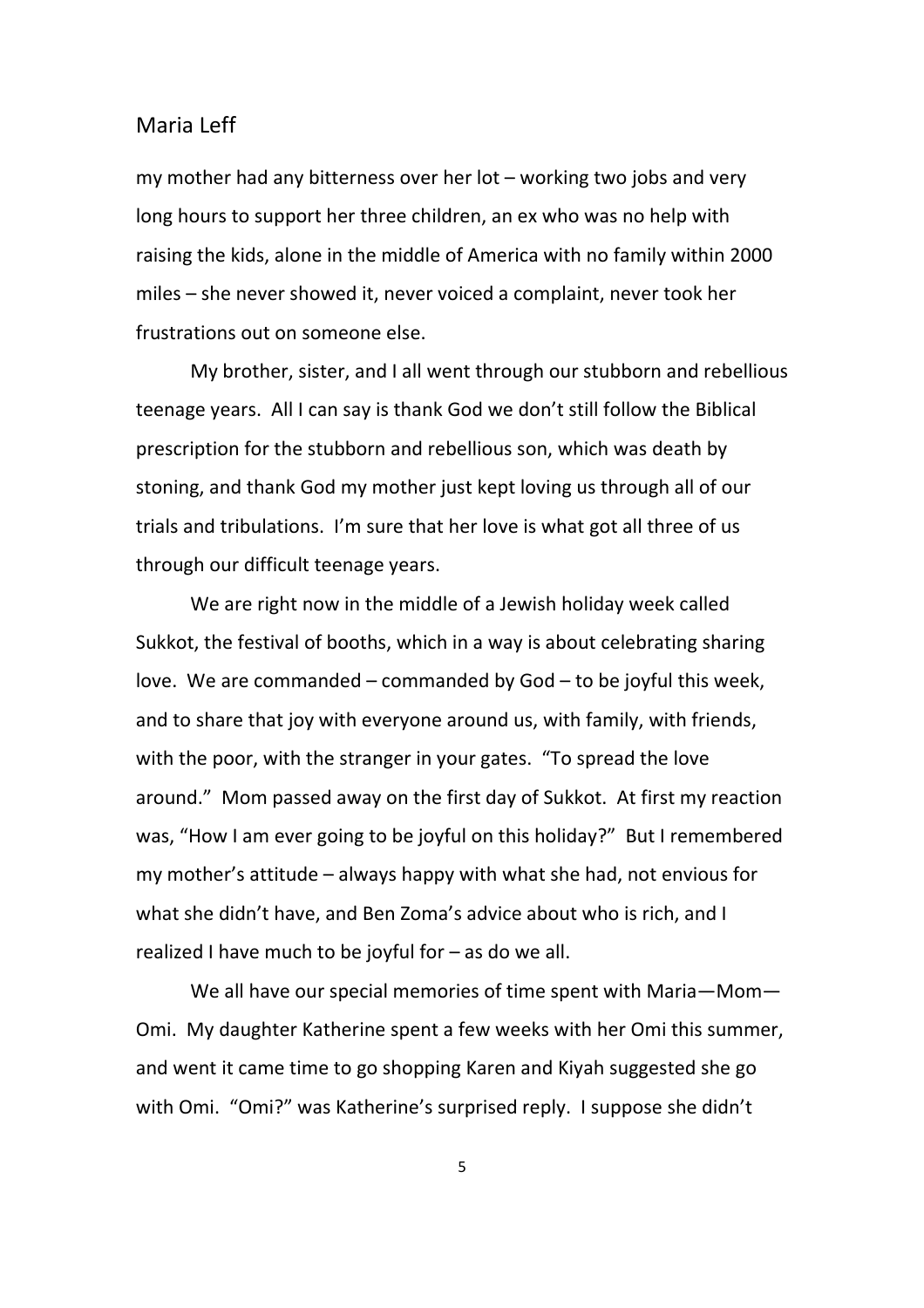think her 74-year-old grandmother would be the best fashion consultant for a 14-year-old Israeli-American. They told her, for sure, Omi will know what looks best on you better than you will! And they were right.

For Kiyah many of the special memories center around food and learning special recipes from the master chef; for Joey hiking right here at Red Rocks; for Kiri, advice given on the way to the hospital in Steamboat; for Heather having breakfast together. For the Mattern family one of the special memories shows something we all know about Maria – she was there when you needed her. She helped out at the ranch with a group of German hunters who needed a good translator – and with Mary who needed a friend willing to get up in the cold and dark at 3am to feed a bunch of hungry German hunters. And she was always there for her kids and grandkids, especially at the birth of a grandchild, hopping on a plane to Texas, to California, and even to Israel when there was a new member of the Leff clan to welcome.

We all know there are some guests who are "high maintenance" and a drain on your energy – there is an old Yiddish saying that "guests and fish start to stink after three days." But not Mom – quite the opposite. When she came to Israel when my youngest was born, my wife Lauri and I were both very disappointed that she couldn't stay with us longer than three weeks. She just took care of everything that needed to be taken care of, she was the best houseguest in the world. But she wanted to get home to her own space, to the mountains, to her "private time."

Bill and I will both miss talking to her on the phone to get her advice and to update her on the grandkids a few times a week. Memories will no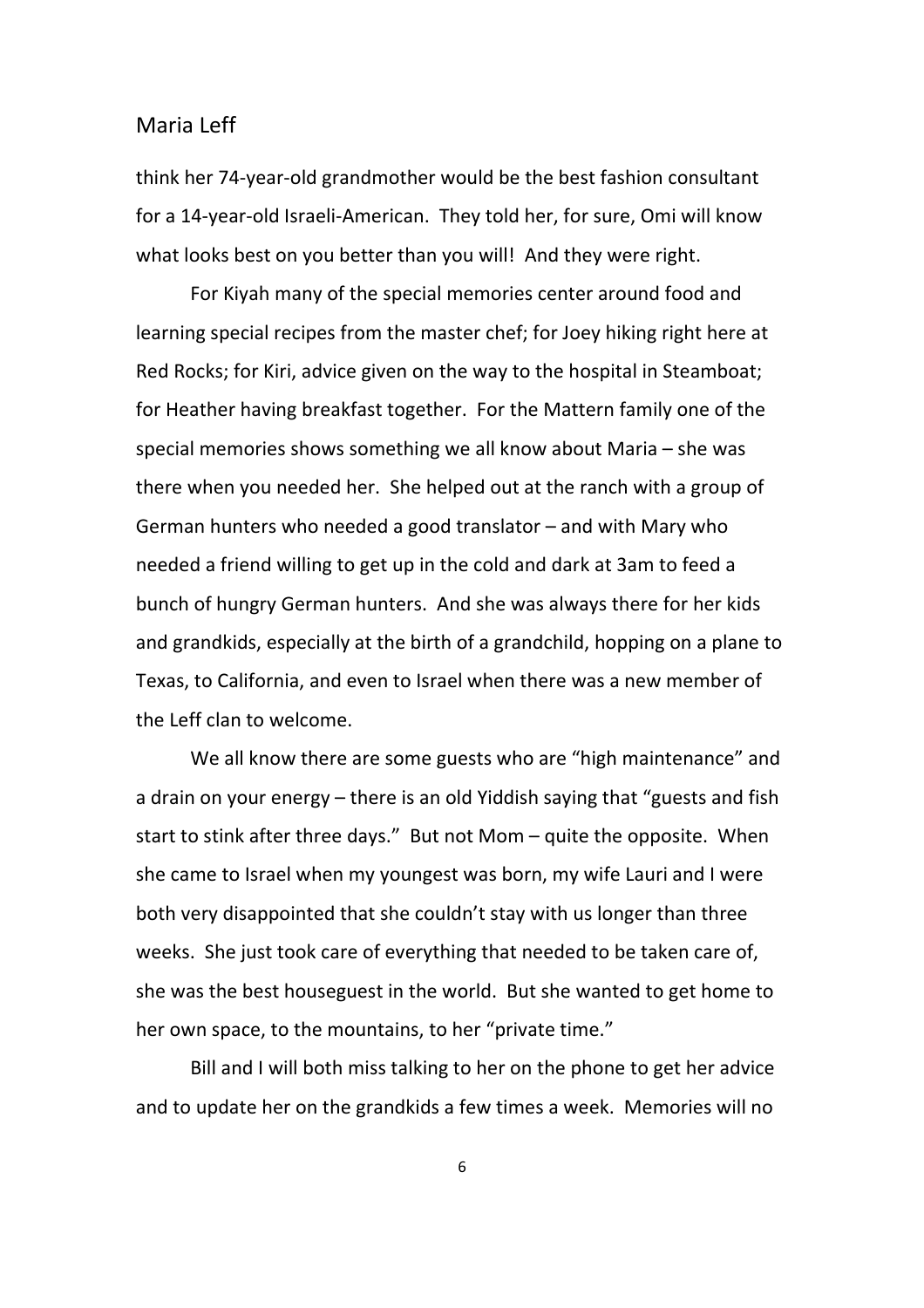doubt bring the most joy and the most heartache to Karen, who had the great good fortune to live here in town with Mom. My mother was not just Karen's mom, she was Karen's best friend, and every place Karen drives around Denver there will be another memory of a happy time.

Mom and I are both morning people, and whether at her place, at my place, at the ranch or on vacation, we would often be the first ones up and would sit together and enjoy coffee watching the sun rise. Her morning coffee was something she enjoyed right to the end: last week in the hospice early one morning at dawn I sat by her bedside, holding her hand and crying. She hadn't had anything to drink in days, and I was sad to think I would never again sit with her outside on her balcony drinking coffee. But she wasn't quite ready to give up on her morning coffee; a few hours later we pushed her outside in a wheelchair for some fresh air, and Matthew showed up at just that moment with a Starbucks Frappucino, and she said "that looks good" and one last time she sat outside enjoying her morning coffee. Matt was God's angel, delivering coffee to his grandmother just in time.

Being in the hospice – and before that, being in the hospital, and dealing with chemo and drugs and doctors and surgery – was very hard on Mom. She didn't like drugs or doctors. Up until the last two years I don't think she ever took anything stronger than a rare aspirin for a headache, and she almost never went to the doctor. She was healthy and that was her self-image: when she was in Monterey a few months ago, she fell and broke her foot, the first and only time in her life when she broke a bone. They took her to the doctor and when she was told she had a broken foot,